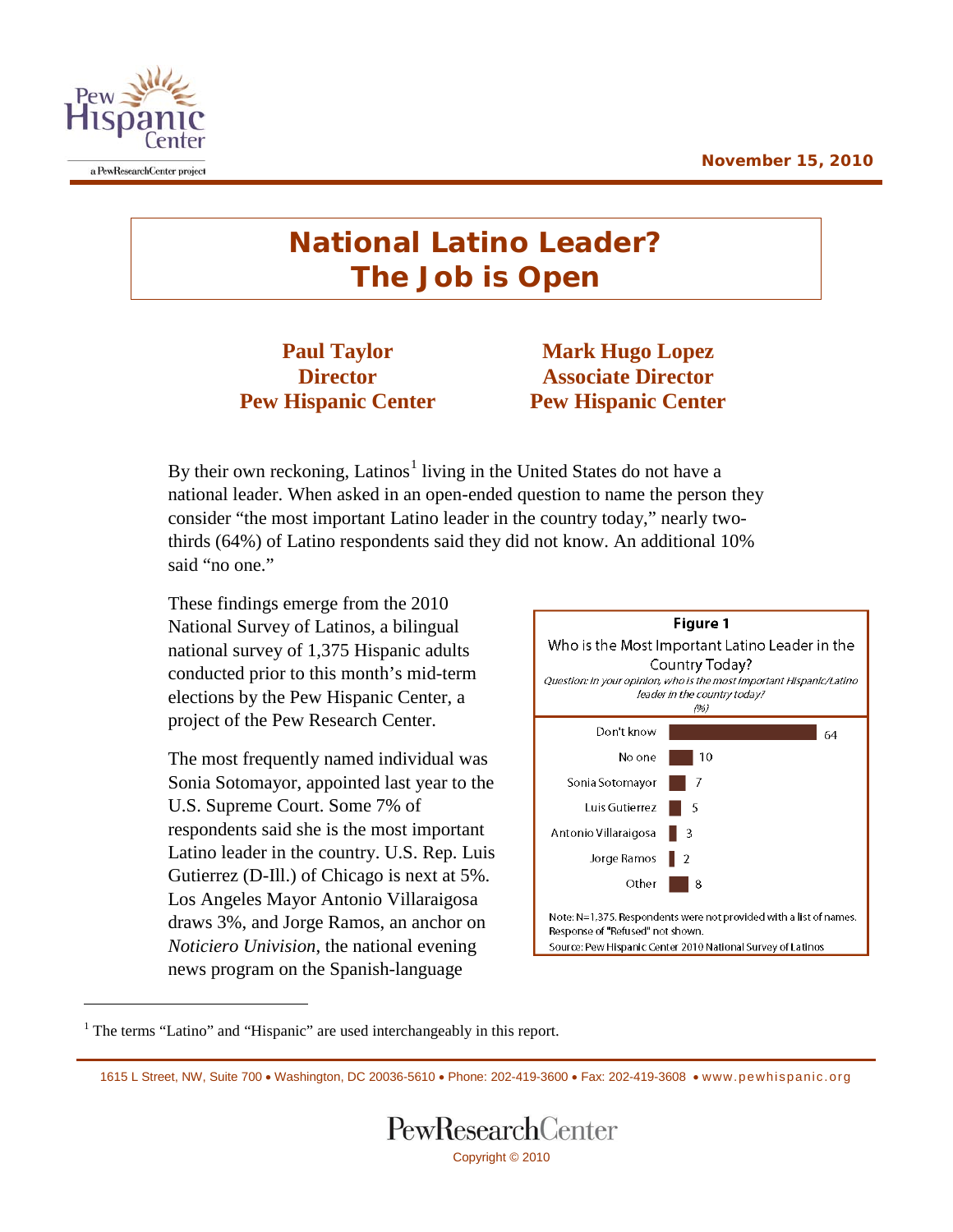television network Univision, drew 2%.

No one else was named by more than 1% of respondents in the 2010 National Survey of Latinos conducted August 17 through September 19, 2010, by landline and cellular telephone. The margin of error for the full sample is plus or minus 3.3 percentage points at the 95% confidence level. For a full description of the survey methodology, see Appendix A.

In the November 2, 2010 elections, three Hispanics, all of them Republican, were elected to top statewide offices: Marco Rubio won a U.S. Senate seat in Florida, Brian Sandoval was elected governor of Nevada, and Susana Martinez was elected governor of New Mexico.

The prominence of these offices conceivably could provide platforms from which any of the three could emerge as national Latino leaders, but to do so they would have to overcome some strong partisan head winds. Nationwide, Latinos supported Democratic candidates for the U.S. House this month by a wide margin, according to the National Election Pool's national exit poll—continuing a pattern of strong Latino support for Democrats that has persisted in recent elections [\(Lopez, 2010\)](http://pewhispanic.org/reports/report.php?ReportID=130).

At 47 million strong, Latinos are the nation's largest minority group, constituting more than 15% of the U.S. population. As a group, they feel increasingly targeted by ethnic bias. More than six-in-ten (61%) say that discrimination against Latinos is "a major problem" that prevents members of their ethnic group from succeeding in America [\(Lopez, Morin and Taylor, 2010\)](http://pewhispanic.org/reports/report.php?ReportID=128), up from 47% who felt this way in 2002 [\(Pew Hispanic Center, 2002\)](http://pewhispanic.org/reports/report.php?ReportID=15).<sup>[2](#page-1-0)</sup>

At various times in American history, groups that have felt aggrieved have rallied behind leaders who championed their cause—be it a Susan B. Anthony, who led the women's suffrage movement in the late  $19<sup>th</sup>$  century, or a Rev. Martin Luther King, Jr., who led the civil rights movement in the mid  $20<sup>th</sup>$  century. From the 1960s through the 1980s, Cesar Chavez, co-founder of the United Farm Workers of America (UFW), played a similar role for Latinos, who at the time were a much smaller share of the U.S. population than they are now.

But there are often times when groups—be they ethnic, racial or political—do not have easily identifiable leaders. For example, in a national survey conducted after this month's mid-term elections, when Republicans were asked who they think of

 $\overline{a}$ 

<span id="page-1-0"></span> $2\text{ According to a survey from }$  Pew Social and Demographic Trends conducted in the fall of 2009, the American public sees Latinos as the nation's most discriminated against group. Some 23% said Latinos experience a lot of discrimination in society today, while 18% said the same of African Americans, 10% said so of whites and 8% said the same about Asians [\(Pew Social Trends, 2010\)](http://pewsocialtrends.org/pubs/749/blacks-upbeat-about-black-progress-obama-election).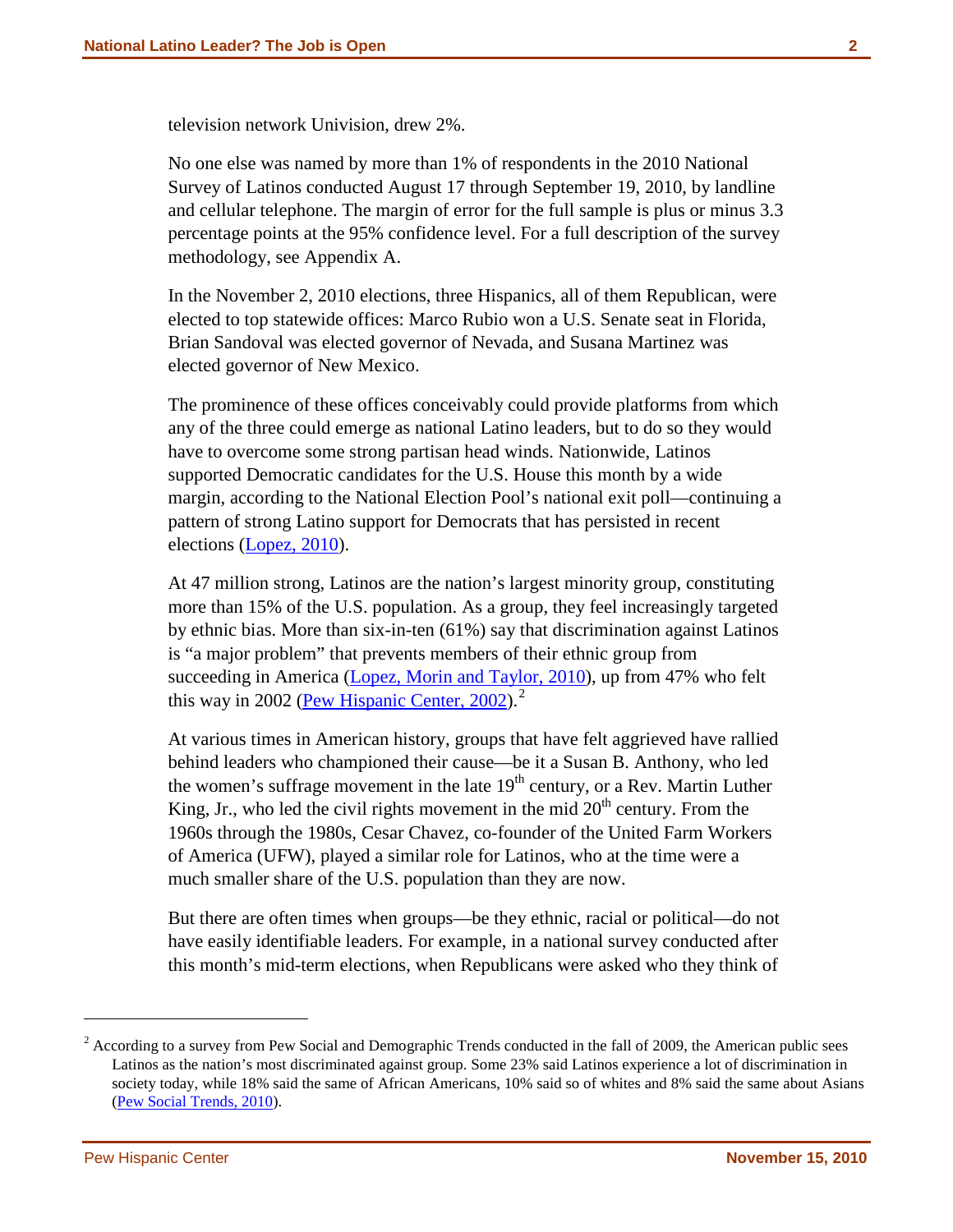as the leader of the Republican Party these days, 45% said they don't know and 13% said that "nobody" leads the party [\(Pew Research Center for the People &](http://people-press.org/report/675/)  [the Press, 2010\)](http://people-press.org/report/675/).

Today, not only are most Latinos unable to name anyone they consider a national leader, but many see divisions within the Latino community between the nativeborn and foreign-born. About half (45%) say they believe that immigrant Latinos and native-born Latinos are working together to achieve common political goals, but a nearly identical share (46%) say they do *not* believe these two groups are working together [\(Lopez, Morin and Taylor, 2010\)](http://pewhispanic.org/reports/report.php?ReportID=128). Both the native born<sup>[3](#page-2-0)</sup> (who comprise 47% of the adult population of Latinos) and the foreign born (who comprise 53%) are also roughly equally divided on this question.

### **Prominent Latinos and Leadership**

The survey explored the subject of leadership in the Latino community in two different ways. The first was to present an open-ended question in which respondents were asked: "In your opinion, who is the most important Latino leader in the country today?" As reported above, nearly two-thirds said they did not know, and an additional one-in-ten said "no one."

Later in the survey, respondents were presented with the names of eight prominent Latinos and asked if they had heard of each. Those who said they had were then asked if they considered that person to be a leader. (The sample was split in half so that each respondent was asked about four prominent individuals).

### **Names of Leaders Tested in the Survey Sonia Sotomayor** is an Associate Justice of the Supreme Court of the United States. **Jorge Ramos** is an anchor on Univision's *Noticiero Univision*, a national evening news show. **Antonio Villaraigosa** is the mayor of Los Angeles, Calif. U.S. Rep. Luis Gutierrez (D) represents Illinois' 4<sup>th</sup> Congressional District. He currently serves as chair of the Democratic Caucus Immigration Task Force. **Dolores Huerta** is co-founder of the United Farm Workers of America. **Bill Richardson** is the governor of the state of New Mexico. U.S. Rep. Raúl Grijalva (D) represents Arizona's 7<sup>th</sup> Congressional District. **Janet Murguía** is the President and Chief Executive Officer of the National Council of La Raza (NCLR), a Hispanic civil rights and advocacy organization.

 $\overline{a}$ 

<span id="page-2-0"></span><sup>&</sup>lt;sup>3</sup> "Native born" refers to persons who are U.S. citizens at birth, including those born in the United States, Puerto Rico or other U.S. territories and those born abroad to parents at least one of whom was a U.S. citizen. "Foreign born" refers to persons born outside of the United States, Puerto Rico or other U.S. territories to parents neither of whom was a U.S. citizen.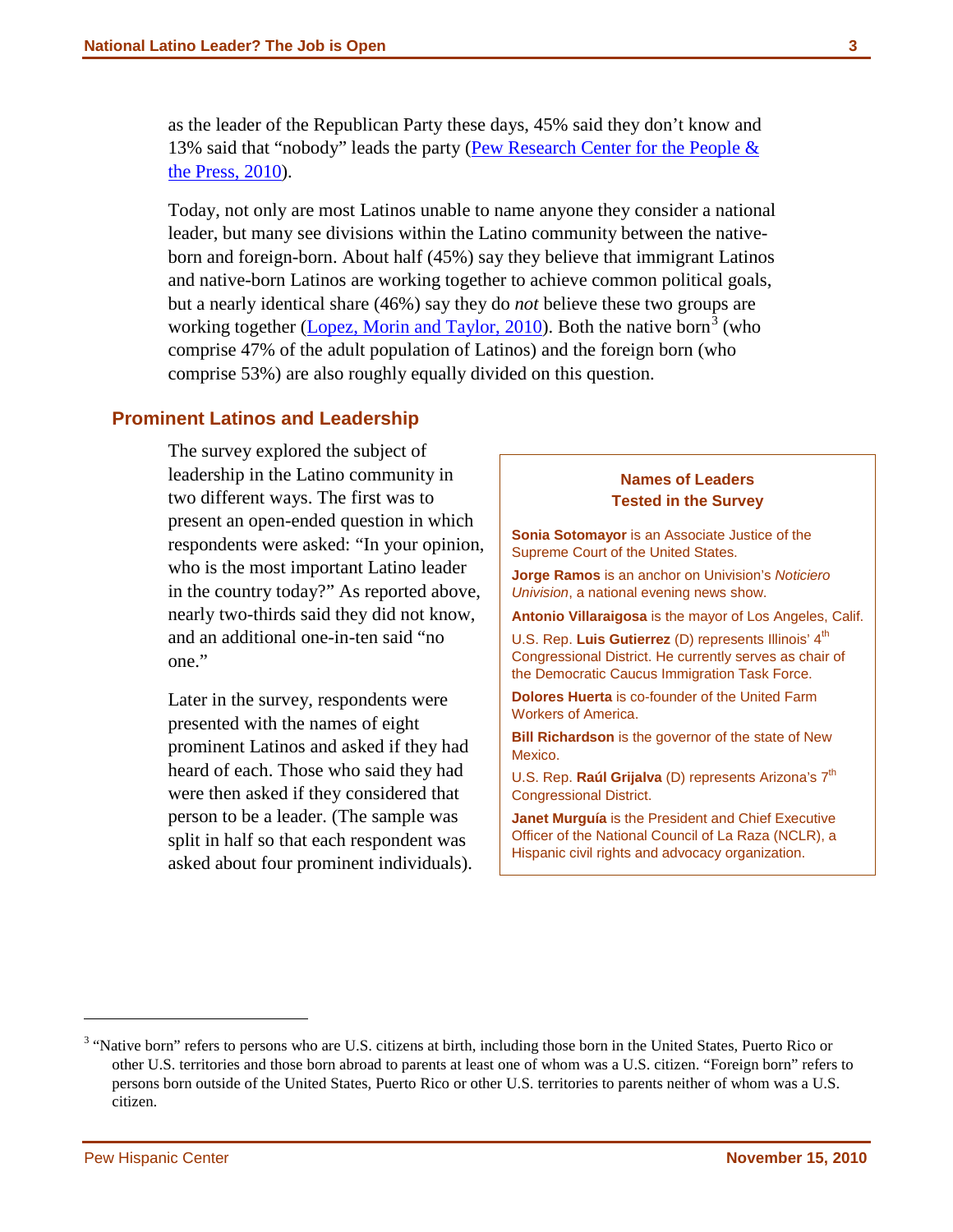Of the eight names presented (see box), just two were familiar to a majority of respondents: Sotomayor (67%) and Ramos (59%). Four others were known by more than a quarter of respondents: Villaraigosa (44%), Gutierrez (38%), New Mexico Governor Bill Richardson (35%), and UFW co-founder Dolores Huerta (28%). The other two were familiar to only a small share of respondents: U.S. Rep. Raúl Grijalva (D-AZ) of Tucson, Arizona (13%), and Janet Murguía, President and Chief Executive Officer of the National Council of La Raza (8%).

In the follow-up question, anywhere between one-third and two-thirds of respondents who had heard of each prominent Latino said that they considered that person to be a leader. The highest leadership "score" was received by Sotomayor. Among the 67% who said they had heard of her, some 68% said they consider her to be a leader—meaning that, when the questions are posed in this manner, a total of 45% of survey respondents (67%  $\times$  68%) consider her a leader.

Ramos is next with a leadership score of 38%, followed by Villaraigosa at 29% and Gutierrez at 23%. No one else on the list had a score above 20%.

|                                                                                                                                                                                                                                                                                                                                                          | % who have<br>heard of |          | Among those<br>who have heard<br>of ,% who say<br>is a leader |     | Leadership<br>score (% who<br>say  is a<br>leader) |  |  |  |  |  |
|----------------------------------------------------------------------------------------------------------------------------------------------------------------------------------------------------------------------------------------------------------------------------------------------------------------------------------------------------------|------------------------|----------|---------------------------------------------------------------|-----|----------------------------------------------------|--|--|--|--|--|
| Sotomayor                                                                                                                                                                                                                                                                                                                                                | 67                     | ×        | 68                                                            | $=$ | 45                                                 |  |  |  |  |  |
| Ramos                                                                                                                                                                                                                                                                                                                                                    | 59                     | ×        | 65                                                            | $=$ | 38                                                 |  |  |  |  |  |
| Villaraigosa                                                                                                                                                                                                                                                                                                                                             | 44                     | ×        | 65                                                            | $=$ | 29                                                 |  |  |  |  |  |
| Gutierrez                                                                                                                                                                                                                                                                                                                                                | 38                     | ×        | 59                                                            | $=$ | 23                                                 |  |  |  |  |  |
| Huerta                                                                                                                                                                                                                                                                                                                                                   | 28                     | ×        | 61                                                            | $=$ | 17                                                 |  |  |  |  |  |
| Richardson                                                                                                                                                                                                                                                                                                                                               | 35                     | ×        | 42                                                            | $=$ | 15                                                 |  |  |  |  |  |
| Grijalva                                                                                                                                                                                                                                                                                                                                                 | 13                     | X        | 36                                                            | $=$ | 5                                                  |  |  |  |  |  |
| Murguía                                                                                                                                                                                                                                                                                                                                                  | 8                      | $\times$ | 52                                                            | $=$ | 4                                                  |  |  |  |  |  |
| Notes: N varies from 641 to 688. Responses of "Don't know" and "Refused" not<br>shown. The leadership score is the product of (% who have heard of ) and<br>(among those who have heard of , % who say  is a leader). It also is equal<br>to the share who say  is a leader. Leadership scores might not equal<br>multiplication result due to rounding. |                        |          |                                                               |     |                                                    |  |  |  |  |  |

Table 1 Views of Prominent Latinos

### **Leadership, Nativity and Language**

For the most part, immigrant Latinos are more familiar than native-born Latinos are with the names of persons presented in the survey. For example, nearly threein-four (73%) of the foreign born said they have heard of Sotomayor, while just 59% of the native born said the same. And more than half (55%) of the foreign born have heard of Villaraigosa, while just three-in-ten (31%) of the native born said the same. Only in the case of Richardson are the foreign born and the native born equally likely to have heard of him—35% and 36% respectively.

Immigrant Hispanics are also more inclined than native-born Hispanics to say each of the eight prominent Hispanics are leaders. Sotomayor achieved a leadership score of 51% among foreign-born Hispanics, but only 38% among the native born. Ramos achieved a score of 51% among the foreign born—equal to that of Sotomayor—but he achieved a score of less than half that (23%) among native-born Hispanics.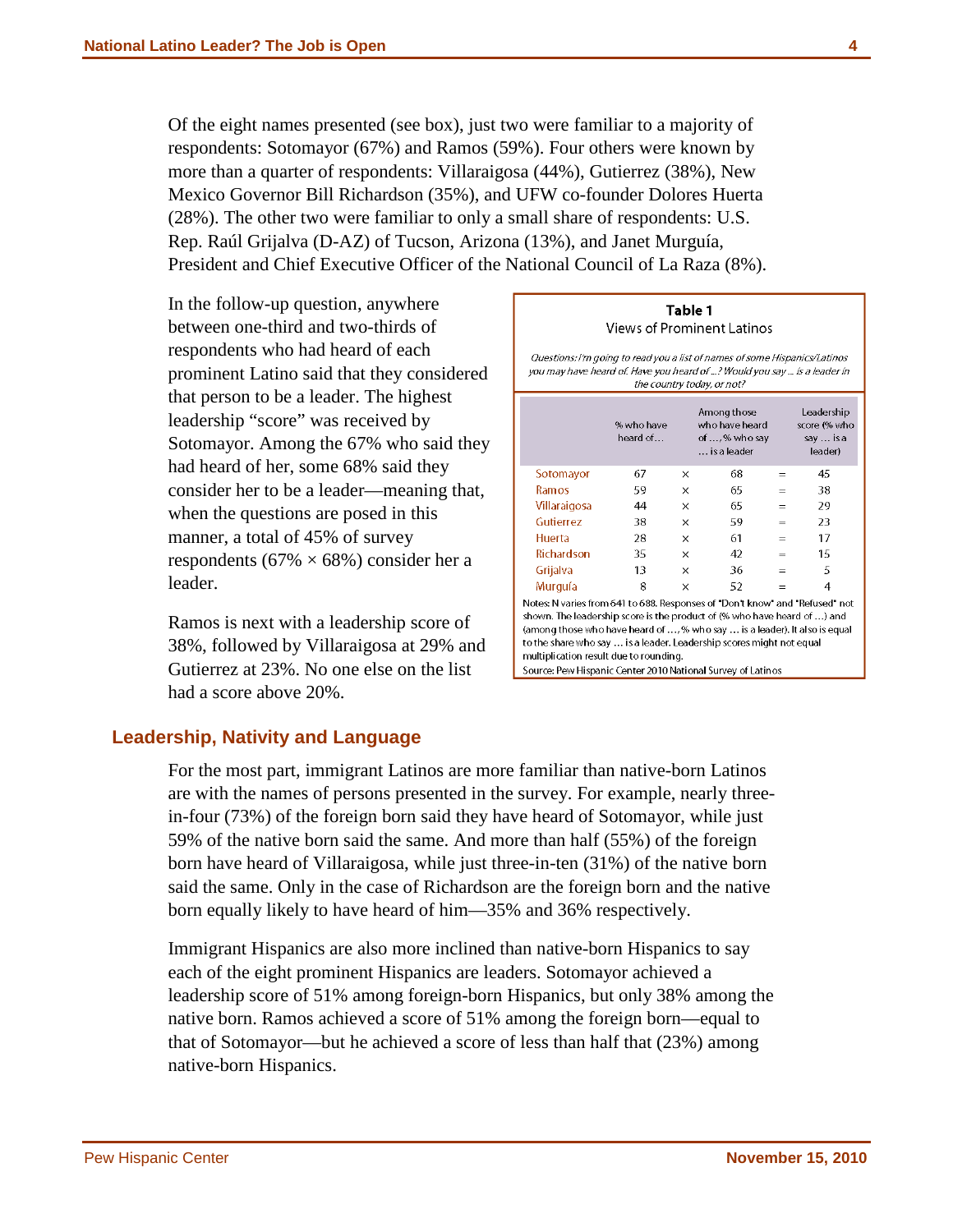|                                                                                                                                                                                                                                                                                                                                                                                        | Table 2<br>Views of Prominent Latinos, by Nativity<br>Questions: I'm going to read you a list of names of some Hispanics/Latinos you may have heard of. Have you heard of ? Would you say<br>is a leader in the country today, or not? |          |                                                                      |     |                                                    |              |                           |          |                                                                      |     |                                                    |
|----------------------------------------------------------------------------------------------------------------------------------------------------------------------------------------------------------------------------------------------------------------------------------------------------------------------------------------------------------------------------------------|----------------------------------------------------------------------------------------------------------------------------------------------------------------------------------------------------------------------------------------|----------|----------------------------------------------------------------------|-----|----------------------------------------------------|--------------|---------------------------|----------|----------------------------------------------------------------------|-----|----------------------------------------------------|
| <b>Foreign Born</b><br><b>Native Born</b>                                                                                                                                                                                                                                                                                                                                              |                                                                                                                                                                                                                                        |          |                                                                      |     |                                                    |              |                           |          |                                                                      |     |                                                    |
|                                                                                                                                                                                                                                                                                                                                                                                        | % who<br>have<br>heard of                                                                                                                                                                                                              |          | Among<br>those who<br>have heard<br>of ,% who<br>say  is a<br>leader |     | Leadership<br>score (% who<br>say  is a<br>leader) |              | % who<br>have<br>heard of |          | Among<br>those who<br>have heard<br>of ,% who<br>say  is a<br>leader |     | Leadership<br>score (% who<br>say  is a<br>leader) |
| <b>Sotomayor</b>                                                                                                                                                                                                                                                                                                                                                                       | 59                                                                                                                                                                                                                                     | $\times$ | 65                                                                   | $=$ | 38                                                 | Sotomayor    | 73                        | $\times$ | 69                                                                   | $=$ | 51                                                 |
| Ramos                                                                                                                                                                                                                                                                                                                                                                                  | 38                                                                                                                                                                                                                                     | $\times$ | 60                                                                   | $=$ | 23                                                 | Ramos        | 76                        | $\times$ | 67                                                                   | $=$ | 51                                                 |
| Villaraigosa                                                                                                                                                                                                                                                                                                                                                                           | 31                                                                                                                                                                                                                                     | X        | 52                                                                   | $=$ | 16                                                 | Villaraigosa | 55                        | $\times$ | 71                                                                   | $=$ | 39                                                 |
| Gutierrez                                                                                                                                                                                                                                                                                                                                                                              | 29                                                                                                                                                                                                                                     | X        | 50                                                                   | $=$ | 15                                                 | Gutierrez    | 46                        | $\times$ | 64                                                                   | $=$ | 29                                                 |
| Huerta                                                                                                                                                                                                                                                                                                                                                                                 | 23                                                                                                                                                                                                                                     | X        | 56                                                                   | $=$ | 13                                                 | Huerta       | 32                        | $\times$ | 64                                                                   | $=$ | 20                                                 |
| Richardson                                                                                                                                                                                                                                                                                                                                                                             | 36                                                                                                                                                                                                                                     | $\times$ | 34                                                                   | $=$ | 12                                                 | Richardson   | 35                        | $\times$ | 49                                                                   | $=$ | 17                                                 |
| Grijalva                                                                                                                                                                                                                                                                                                                                                                               | 11                                                                                                                                                                                                                                     | $\times$ | 30                                                                   | $=$ | 3                                                  | Murguía      | 10                        | $\times$ | 58                                                                   | $=$ | 6                                                  |
| Murguía                                                                                                                                                                                                                                                                                                                                                                                | 7                                                                                                                                                                                                                                      | ×        | 42                                                                   | $=$ | 3                                                  | Grijalva     | 14                        | $\times$ | 39                                                                   | $=$ | 5                                                  |
| Notes: Responses of "Don't know" and "Refused" not shown. The leadership score is the product of (% who have heard of ) and (among<br>those who have heard of ,% who say  is a leader). It also is equal to the share who say  is a leader. Leadership scores might not<br>equal multiplication result due to rounding.<br>Source: Pew Hispanic Center 2010 National Survey of Latinos |                                                                                                                                                                                                                                        |          |                                                                      |     |                                                    |              |                           |          |                                                                      |     |                                                    |

Responses to these questions are also correlated with the preferred language of the respondent. English-dominant Hispanics are less likely than bilingual or Spanish-dominant Hispanics<sup>[4](#page-4-0)</sup> to have heard of each prominent Hispanic, except for Richardson and Murguía. In the case of Richardson, four-in-ten (40%) Englishdominant Hispanics have heard of him, but fewer than three-in-ten (29%) Spanish-dominant Hispanics said the same. In the case of Murguía, all three groups were equally likely to say they have heard of her. Overall, Ramos (78%) is the most well known prominent Hispanic among the Spanish dominant.

Among English-dominant Latinos, Sotomayor achieved the highest leadership score (32%), followed by Richardson (15%), Villaraigosa (13%) and Gutierrez (10%). Among bilingual Latinos, Sotomayor once again has the highest leadership score—45%. She is followed by Ramos (39%), Villaraigosa (26%) and Huerta (19%).

Among Spanish-dominant Latinos, Ramos achieved the highest leadership score at 55%, followed by Sotomayor (53%), Villaraigosa (41%), Gutierrez (35%) and Huerta (21%).

 $\overline{a}$ 

<span id="page-4-0"></span><sup>4</sup> Language dominance is a composite measure based on self-described assessments of speaking and reading abilities. Spanish-dominant persons are more proficient in Spanish than in English, i.e., they speak and read Spanish "very well" or "pretty well" but rate their English speaking and reading ability lower. Bilingual refers to persons who are proficient in both English and Spanish. English-dominant persons are more proficient in English than in Spanish.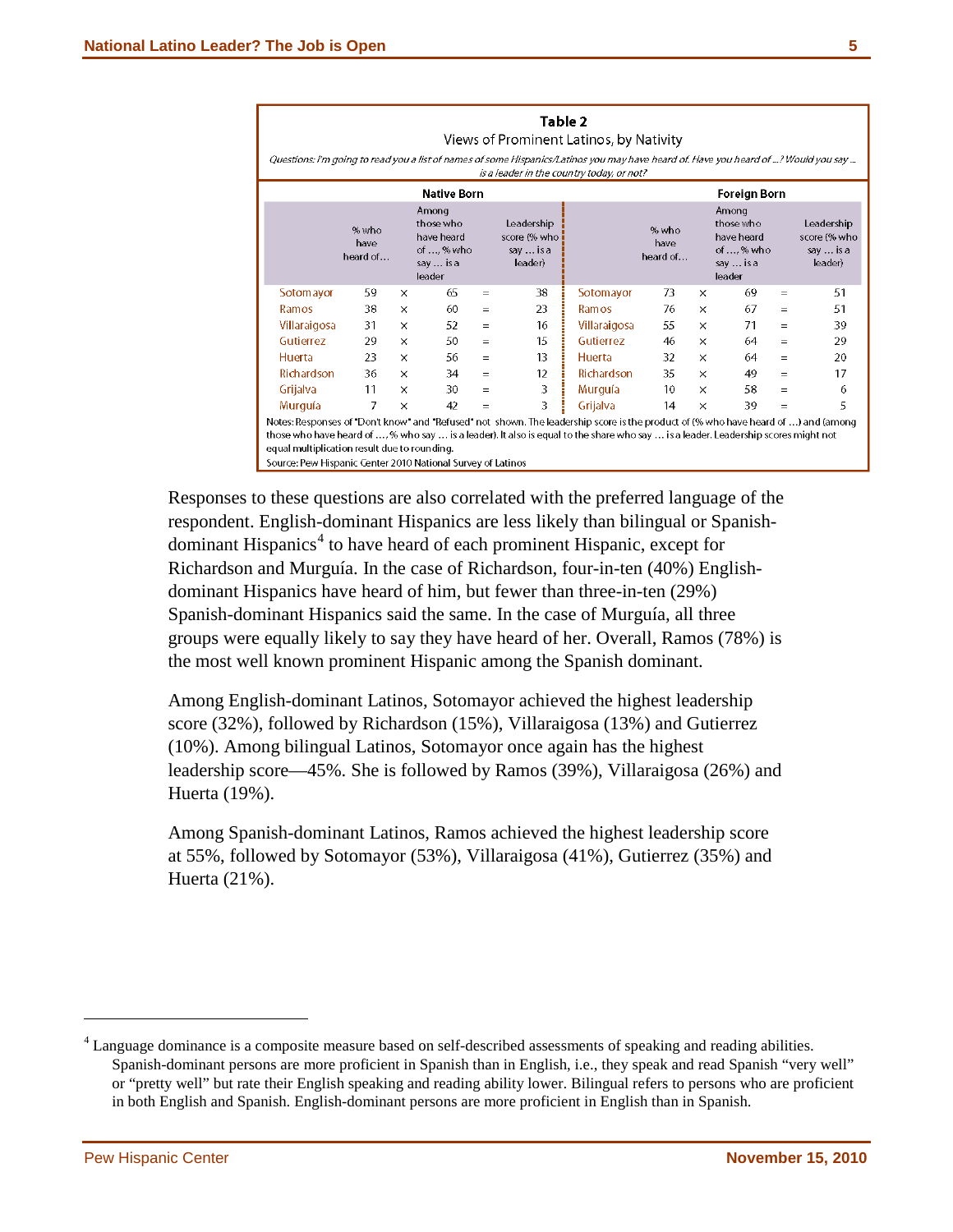|                                                                                                                                                                                                                                                                                       | Table 3<br>Views of Prominent Leaders, by Primary Language                                                                                                                                                                                                                                                                                                                                                                                                                    |   |    |     |    |                     |    |   |    |     |                |                    |    |   |    |     |    |
|---------------------------------------------------------------------------------------------------------------------------------------------------------------------------------------------------------------------------------------------------------------------------------------|-------------------------------------------------------------------------------------------------------------------------------------------------------------------------------------------------------------------------------------------------------------------------------------------------------------------------------------------------------------------------------------------------------------------------------------------------------------------------------|---|----|-----|----|---------------------|----|---|----|-----|----------------|--------------------|----|---|----|-----|----|
|                                                                                                                                                                                                                                                                                       | Questions: I'm going to read you a list of names of some Hispanics/Latinos you may have heard of. Have you heard of ?<br>Would you say is a leader in the country today, or not?                                                                                                                                                                                                                                                                                              |   |    |     |    |                     |    |   |    |     |                |                    |    |   |    |     |    |
| <b>English Dominant</b><br><b>Bilingual</b><br><b>Spanish Dominant</b>                                                                                                                                                                                                                |                                                                                                                                                                                                                                                                                                                                                                                                                                                                               |   |    |     |    |                     |    |   |    |     |                |                    |    |   |    |     |    |
|                                                                                                                                                                                                                                                                                       | Amona<br>Among<br>Amona<br>% who<br>Leadership<br>Leadership<br>those who<br>Leadership<br>% who<br>those who<br>those who<br>% who<br>score (% who<br>score (% who<br>score (% who<br>have heard<br>have heard<br>have heard<br>have<br>have<br>have<br>of,%<br>of , %<br>of , %<br>heard<br>say  is a<br>heard<br>sayis a<br>sayis a<br>heard of<br>of<br>of<br>leader)<br>leader)<br>leader)<br>who say<br>who say<br>who say<br>is a leader<br>is a leader<br>is a leader |   |    |     |    |                     |    |   |    |     |                |                    |    |   |    |     |    |
| Sotomayor                                                                                                                                                                                                                                                                             | 54                                                                                                                                                                                                                                                                                                                                                                                                                                                                            | X | 59 | $=$ | 32 | Sotomayor           | 70 | X | 65 | $=$ | 45             | Ramos              | 78 | x | 70 | $=$ | 55 |
| <b>Richardson</b>                                                                                                                                                                                                                                                                     | 40                                                                                                                                                                                                                                                                                                                                                                                                                                                                            | X | 36 | $=$ | 15 | <b>IRamos</b>       | 63 | X | 63 | $=$ | 39             | <b>!</b> Sotomavor | 72 | x | 73 | $=$ | 53 |
| Villaraigosa                                                                                                                                                                                                                                                                          | 20                                                                                                                                                                                                                                                                                                                                                                                                                                                                            | Χ | 66 | $=$ | 13 | <b>Villaraigosa</b> | 45 | Χ | 57 | $=$ | 26             | <b>Mlaraigosa</b>  | 59 | X | 70 | $=$ | 41 |
| Gutierrez                                                                                                                                                                                                                                                                             | 25                                                                                                                                                                                                                                                                                                                                                                                                                                                                            | X | 41 | $=$ | 10 | <b>Huerta</b>       | 28 | X | 67 | $=$ | 19             | <b>Gutierrez</b>   | 52 | X | 68 | $=$ | 35 |
| <b>Ramos</b>                                                                                                                                                                                                                                                                          | 19                                                                                                                                                                                                                                                                                                                                                                                                                                                                            | X | 41 | $=$ | 8  | ¦Gutierrez          | 34 | Χ | 53 | $=$ | 18             | Huerta             | 34 | x | 63 | $=$ | 21 |
| Huerta                                                                                                                                                                                                                                                                                | 17                                                                                                                                                                                                                                                                                                                                                                                                                                                                            | X | 32 | $=$ | 6  | <b>Richardson</b>   | 38 | X | 45 | $=$ | 17             | !Richardson        | 29 | X | 42 | $=$ | 12 |
| Grijalva                                                                                                                                                                                                                                                                              | 6                                                                                                                                                                                                                                                                                                                                                                                                                                                                             | X | 68 | $=$ | 4  | İGrijalva i         | 13 | X | 36 | $=$ | 5              | !Murgufa           | 9  | X | 56 | $=$ | 5  |
| Murguía                                                                                                                                                                                                                                                                               | 8                                                                                                                                                                                                                                                                                                                                                                                                                                                                             | X | 49 | $=$ | 4  | !Murquía            | 8  | X | 49 | $=$ | $\overline{4}$ | <b>S</b> Grijalva  | 16 | X | 28 | $=$ | 5  |
| Note: Responses of "Don't know" and "Refused" not shown. The leadership score is the product of (% who have heard of ) and (among those who have heard of , % who say  is a leader). It<br>also is equal to the share who say  is a leader<br>Source: 2010 National Survey of Latinos |                                                                                                                                                                                                                                                                                                                                                                                                                                                                               |   |    |     |    |                     |    |   |    |     |                |                    |    |   |    |     |    |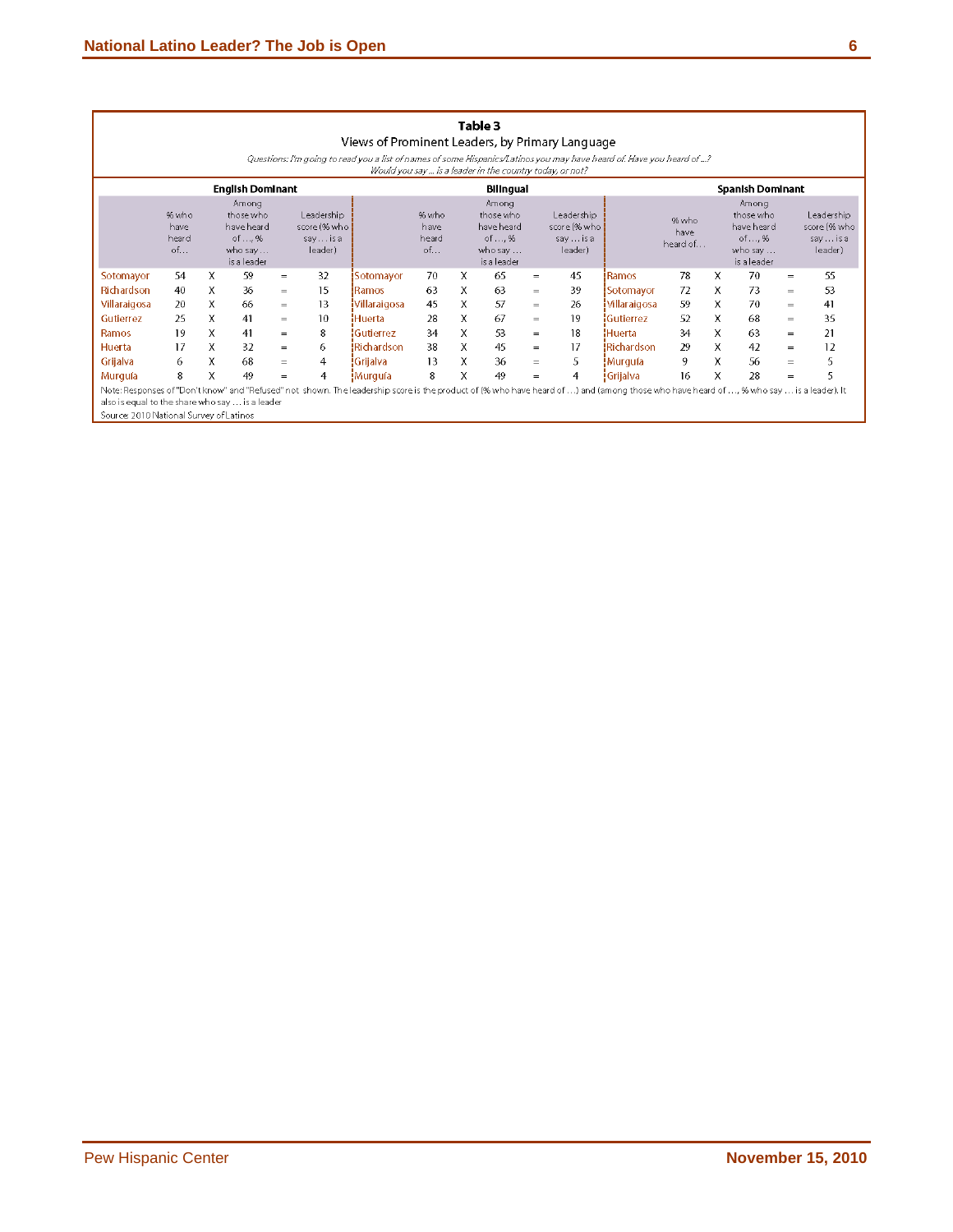### **References**

- Lopez, Mark Hugo, ["The Latino Vote in the 2010 Elections,](http://pewhispanic.org/reports/report.php?ReportID=130)" Pew Hispanic Center, Washington, D.C. (November 3, 2010).
- Lopez, Mark Hugo, Rich Morin and Paul Taylor, "Illegal Immigration Backlash [Worries, Divides Latinos,](http://pewhispanic.org/reports/report.php?ReportID=128)" Pew Hispanic Center, Washington, D.C. (October 28, 2010).
- Pew Hispanic Center & the Kaiser Family Foundation, "Pew Hispanic Center/Kaiser [Family Foundation 2002 National Survey of Latinos,](http://pewhispanic.org/reports/report.php?ReportID=15)" Washington, D.C. (December 17, 2002).
- Pew Research Center for the People & the Press, "Mixed Reactions to Republican [Midterm Win; Public Less Happy Than After 2006 and 1994 Elections,](http://people-press.org/report/675/)" Washington, D.C. (November 11, 2010).
- Pew Social & Demographic Trends, ["Blacks Upbeat about Black Progress,](http://pewsocialtrends.org/pubs/749/blacks-upbeat-about-black-progress-obama-election)  [Prospects,](http://pewsocialtrends.org/pubs/749/blacks-upbeat-about-black-progress-obama-election)" Washington, D.C. (January 12, 2010).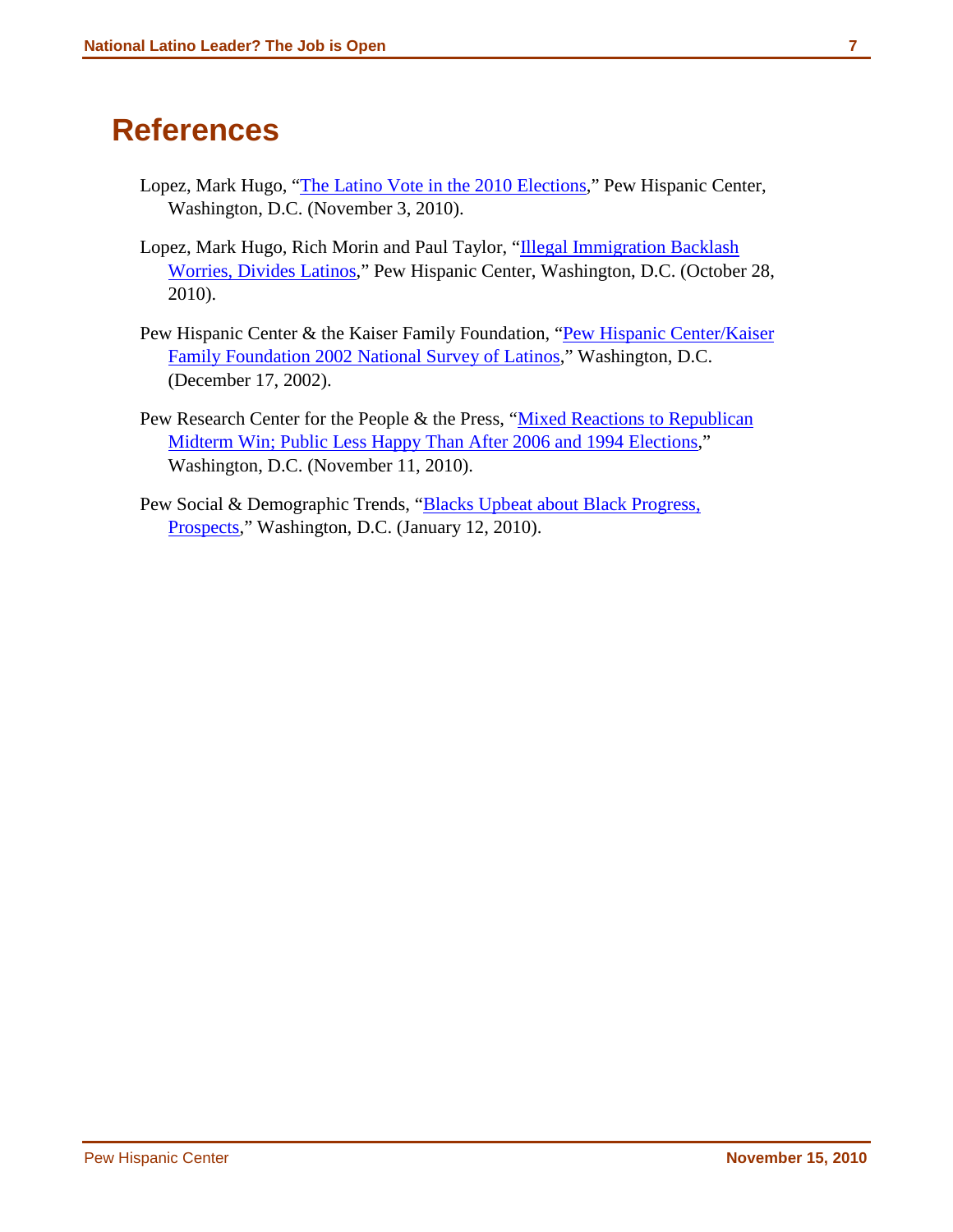## **Appendix A: 2010 National Survey of Latinos Survey Methodology**

Results for this study are based on telephone interviews conducted by Social Science Research Solutions (SSRS), an independent research company, among a nationally representative sample of 1,375 Latino respondents ages 18 and older, from August 17 through September 19, 2010. Some 542 respondents were native born (including Puerto Rico), and 833 were foreign born (excluding Puerto Rico). For results based on the total sample, one can say with 95% confidence that the error attributable to sampling is plus or minus 3.3 percentage points.

|                   | <b>Sample</b><br>Size | <b>Margin of Error</b><br>95% confidence level |
|-------------------|-----------------------|------------------------------------------------|
| Total respondents | 1,375                 | $+/-3.28\%$                                    |
| Native born       | 542                   | $+/-5.17\%$                                    |
| Foreign born      | 833                   | $+/-4.21\%$                                    |

For this survey, SSRS maintained a staff of Spanish-speaking interviewers who, when contacting a household, were able to offer respondents the option of completing the survey in Spanish or English. A total of 548 respondents were surveyed in English, and 827 respondents were interviewed in Spanish. Any male or female age 18 or older of Latino origin or descent was eligible to complete the survey.

According to government statistics from the National Health Interview Survey (NHIS), during the first six months of 2009, 28% of Hispanic adults lived in households reachable only by cell phone. Adults who are cell-only are very different demographically from those reachable on a landline. In particular, they tend to be younger, less likely to be married or have children, or to own a home. To address the growing number of Hispanic households in the U.S. that are reachable only by cell phone, the study included interviews from both landline (*n*=710) and cell phone (*n*=665) sample frames.

Both sample frames were stratified via a disproportionate stratified design. All telephone exchanges in the contiguous 48 states were divided into groups, or strata, based on their concentration of Latino households. For the landline frame, the sample was also run against InfoUSA and other listed databases, and then scrubbed against known Latino surnames. Any "hits" were subdivided into a surname stratum, with all other samples being put into four other RDD strata. The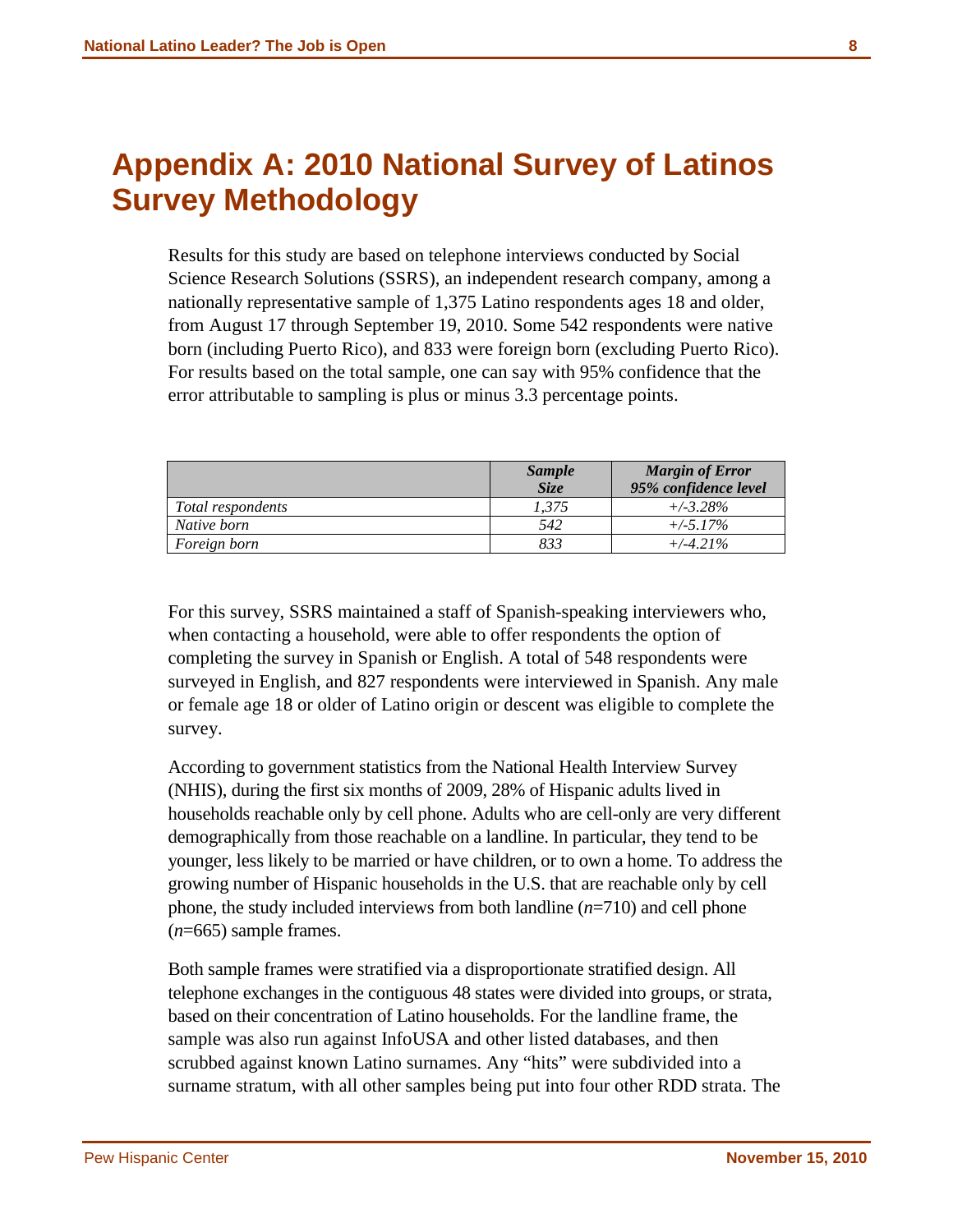cell phone sample was divided into three strata. Overall, then the study employed eight strata:

| <b>Strata (General Incidence)</b><br>of Reaching a Hispanic<br>Household) | Landline | <b>Cell Phone</b> |
|---------------------------------------------------------------------------|----------|-------------------|
| Surname                                                                   |          |                   |
| Very High                                                                 |          |                   |
| High                                                                      |          |                   |
| Medium                                                                    |          |                   |
| oи                                                                        |          |                   |

It is important to note that the existence of a surname stratum does not mean this was a surname sample design. The sample is RDD, with the randomly selected telephone numbers divided by whether they were found to be associated with or without a Latino surname. This was done simply to increase the number of strata and thereby increase the ability to meet ethnic targets and ease administration by allowing for more effective assignment of interviewers and labor hours.

A five-stage weighting design was used to ensure an accurate representation of the national Hispanic population.

- An adjustment was made for all persons found to possess both a landline and a cell phone, as they were twice as likely to be sampled as were respondents who possessed only one phone type.
- The sample was corrected for the disproportionality of the stratification scheme described earlier.
- The sample was corrected for the likelihood of within-household selection, which depended upon the likelihood that the respondent's age group would be selected, and that within that age group, the particular respondent would be selected.
- The sample was corrected to reflect the percentage that is cell-only, landline-only, or reachable by either a landline or a cell phone, based upon estimates for Hispanics from the 2009 National Health Interview Survey estimates projected to 2010.
- Finally, the data were put through a post-stratification sample balancing routine. The post-stratification weighting utilized national 2009 estimates from the Census Bureau's Current Population Survey, March Supplement, on gender, education, age, region, foreign/native born status, year of entry into the U.S., and Hispanic heritage.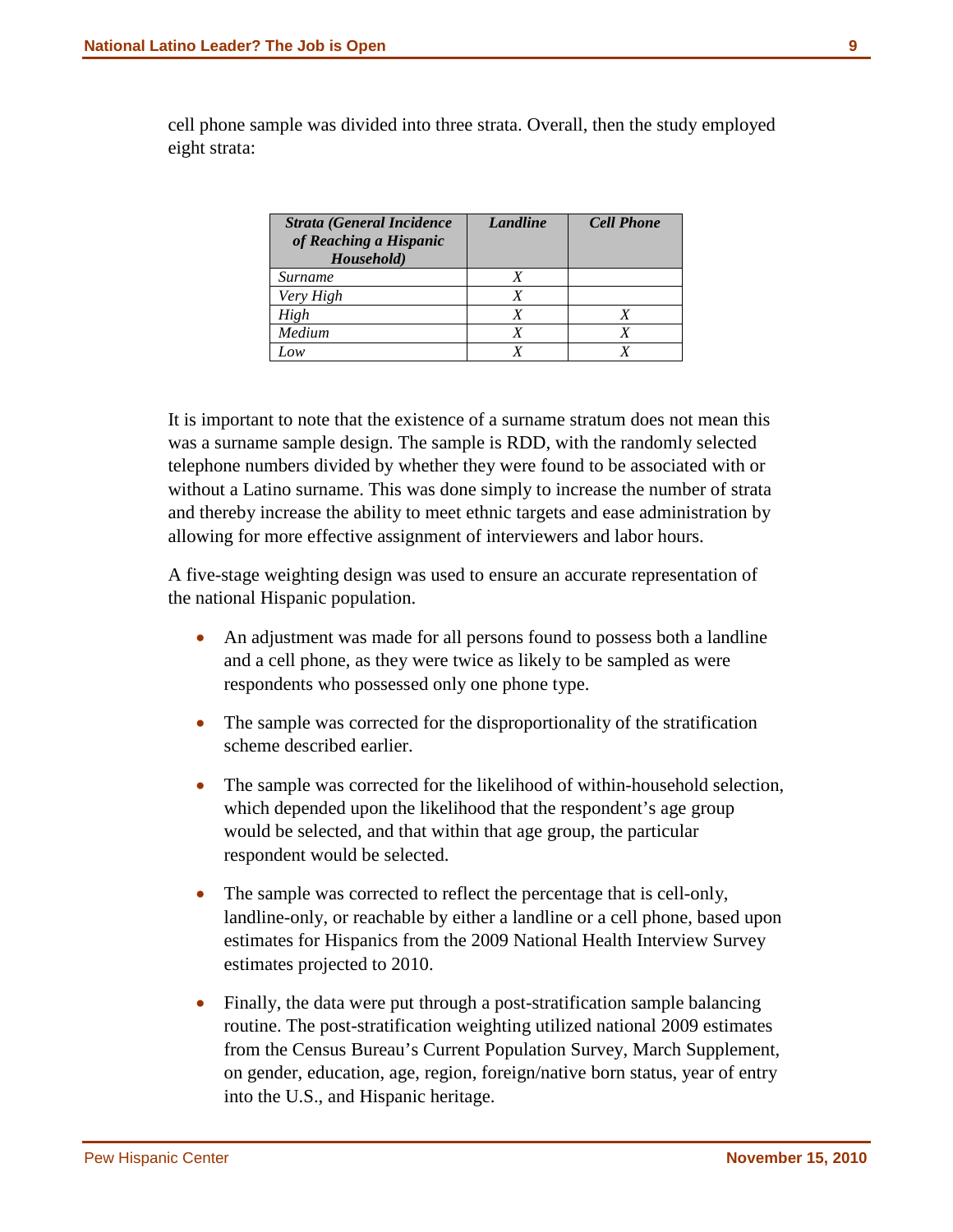# **Appendix B: 2010 National Survey of Latinos Topline**

The study was conducted for the Pew Hispanic Center via telephone by SSRS, an independent research company. Interviews were conducted from August 17 – September 19, 2010 among a nationally representative sample of 1,375 Hispanic respondents age 18 and older. Of those, a total of 710 were contacted via landline, and a total of 665 were contacted on their cell phones. We conducted interviews with 542 native-born Hispanics (Puerto Rico included) and 833 foreign-born Hispanics (Puerto Rico excluded).

More information about SSRS can be obtained by visiting www.ssrs.com.

|                            | Sample size | Margin of Error     |
|----------------------------|-------------|---------------------|
| Total Hispanic respondents | 1.375       | $+/- 3.28\%$ points |
| Native born                | 542         | $+/- 5.17%$ points  |
| Foreign born               | 833         | $+/- 4.21%$ points  |

#### **OUESTIONS 1-17 PREVIOUSLY RELEASED**

18. In your opinion, who is the most important (HISPANIC/LATINO) leader in the country today? (OPEN ENDED)

|                        | Total          | <b>Native</b><br>born | Foreign<br>born |
|------------------------|----------------|-----------------------|-----------------|
| Sonia Sotomayor        | 7              | 9                     | 6               |
| Luis Gutierrez         | 5              | 2                     |                 |
| Antonio Villaraigosa   | 3              | 2                     | 4               |
| Jorge Ramos            | $\overline{2}$ | $\overline{2}$        | 3               |
| <b>Bill Richardson</b> |                | 2                     |                 |
| Dolores Huerta         |                | $\ast$                |                 |
| Cesar Chavez           |                | $\mathbb H$           |                 |
| Bob Menendez           |                | $\mathbf{R}$          |                 |
| Raúl Grijalva          | $\ast$         | ж                     | $\star$         |
| Janet Murguía          | $\mathbf{R}$   | $\pm$                 |                 |
| Barack Obama           | $\mathcal{H}$  |                       | $\pm$           |
| Serrano                | ж              | $\mathcal{H}$         | ж               |
| Other                  | 4              | 5                     | 4               |
| No one                 | 10             | 12                    | 8               |
| Don't know             | 64             | 64                    | 64              |
| Refused                |                |                       |                 |

19. I'm going to read you a list of names of some (HISPANICS/LATINOS) you may have heard of. Have you heard of (INSERT NAME)?

Luis Gutierrez (loo-EESS goo-TYAIR-res) (Asked of one half of total Latinos who did not a. mention...;  $n = 658$ ; Native born = 258; Foreign born = 400)

|              | <b>Yes, heard of</b> | No. never heard of | Don't know | <b>Refused</b> |
|--------------|----------------------|--------------------|------------|----------------|
| Total        |                      | эU                 |            |                |
| Native born  | ንር                   | ΚG                 |            | $- -$          |
| Foreign born | 46                   |                    |            |                |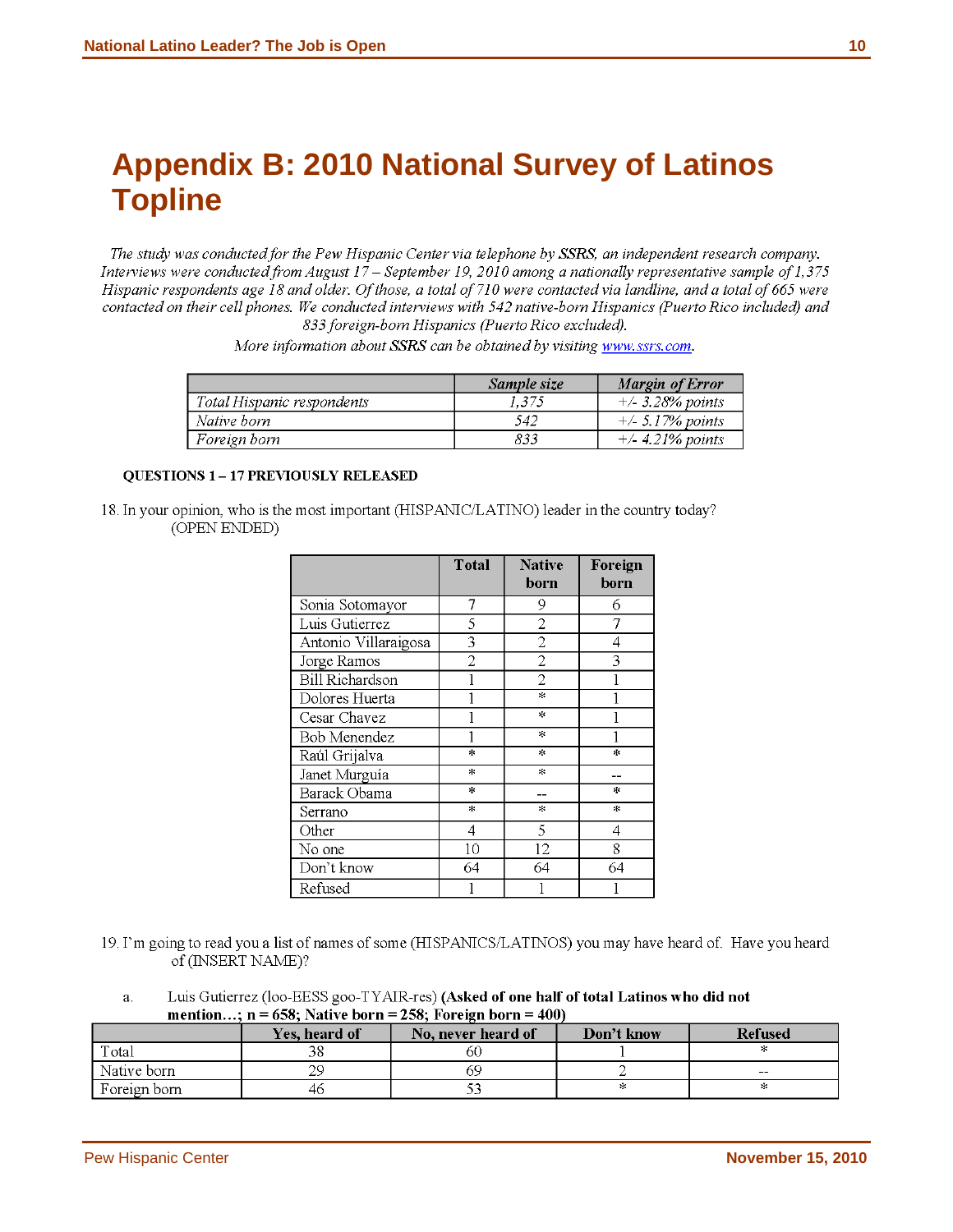| mention; $n = 687$ ; Native born = 277; Foreign born = 410) |               |                    |            |                |  |  |  |  |  |
|-------------------------------------------------------------|---------------|--------------------|------------|----------------|--|--|--|--|--|
|                                                             | Yes, heard of | No. never heard of | Don't know | <b>Refused</b> |  |  |  |  |  |
| Total                                                       |               | ХC                 |            |                |  |  |  |  |  |
| Native born                                                 |               | 88                 |            |                |  |  |  |  |  |
| Foreign born                                                |               |                    |            | $- -$          |  |  |  |  |  |

b. Raúl Grijalva (rah-OOL gree-HAHL-vah) (Asked of one half of total Latinos who did not<br>mention :  $n = 687$ : Native born = 277: Foreign born = 410)

c. Sonia Sotomayor (SOAN-yah soh-toh-my-YOR) (Asked of one half of total Latinos who did<br>not mention :  $n = 641$ : Native born = 242; Foreign born = 300; FB II S, citizen = 1

| not mention; $n = 641$ ; Native born = 242; Foreign born = 399; FB U.S. citizen = 149) |               |                    |            |                |  |  |  |  |  |
|----------------------------------------------------------------------------------------|---------------|--------------------|------------|----------------|--|--|--|--|--|
|                                                                                        | Yes, heard of | No. never heard of | Don't know | <b>Refused</b> |  |  |  |  |  |
| Total                                                                                  |               |                    |            |                |  |  |  |  |  |
| Native born                                                                            |               | 40                 |            | --             |  |  |  |  |  |
| Foreign born                                                                           |               |                    |            |                |  |  |  |  |  |

d. Bill Richardson (Asked of one half of total Latinos who did not mention...;  $n = 677$ ; Native

|  |  | born = 272; Foreign born = 405) |  |
|--|--|---------------------------------|--|
|--|--|---------------------------------|--|

|              | Yes, heard of | No. never heard of | Don't know | Refused |
|--------------|---------------|--------------------|------------|---------|
| Total        | ້             |                    |            |         |
| Native born  | эt            |                    |            |         |
| Foreign born | - -           | --                 |            | $- -$   |

Janet Murguía (JAN-net mor-GEE-uh) (Asked of one half of total Latinos who did not  $\mathbf{e}$ . mention...;  $n = 688$ ; Native born = 265; Foreign born = 423)

|              | Yes, heard of | No, never heard of | Don't know | <b>Refused</b> |
|--------------|---------------|--------------------|------------|----------------|
| Total        |               |                    |            |                |
| Native born  |               |                    |            | --             |
| Foreign born |               | 90                 |            |                |

 $f$ . Dolores Huerta (duh-LOOR-riss WAIR-tah) (Asked of one half of total Latinos who did not mention...;  $n = 682$ ; Native born = 277; Foreign born = 405)

|              | Yes, heard of | No. never heard of | Don't know | Refused |
|--------------|---------------|--------------------|------------|---------|
| Total        | σ.<br>∠о      |                    |            |         |
| Native born  | ~~<br>ر ت     |                    |            |         |
| Foreign born |               |                    |            | $- -$   |

Antonio Villaraigosa (ahn-TOE-nee-o vee-yah-ry-GO-suh) (Asked of one half of total Latinos g. who did not mention...;  $n = 661$ ; Native born = 260; Foreign born = 401)

|              | Yes, heard of | No. never heard of | Don't know | <b>Refused</b> |
|--------------|---------------|--------------------|------------|----------------|
| Total        | 44            |                    |            |                |
| Native born  |               | 69                 |            | $- -$          |
| Foreign born | ب ب           |                    |            |                |

h. Jorge Ramos (hor-hay RAH-moass) (Asked of one half of total Latinos who did not<br>mention :  $n = 673$ : Native horn = 273: Foreign horn = 400)

| mention; $n = 6/3$ ; Native born = 2/3; Foreign born = 400) |               |                    |            |                |
|-------------------------------------------------------------|---------------|--------------------|------------|----------------|
|                                                             | Yes, heard of | No, never heard of | Don't know | <b>Refused</b> |
| Total                                                       |               |                    |            |                |
| Native born                                                 |               |                    |            |                |
| Foreign born                                                |               |                    | $- -$      | $- -$          |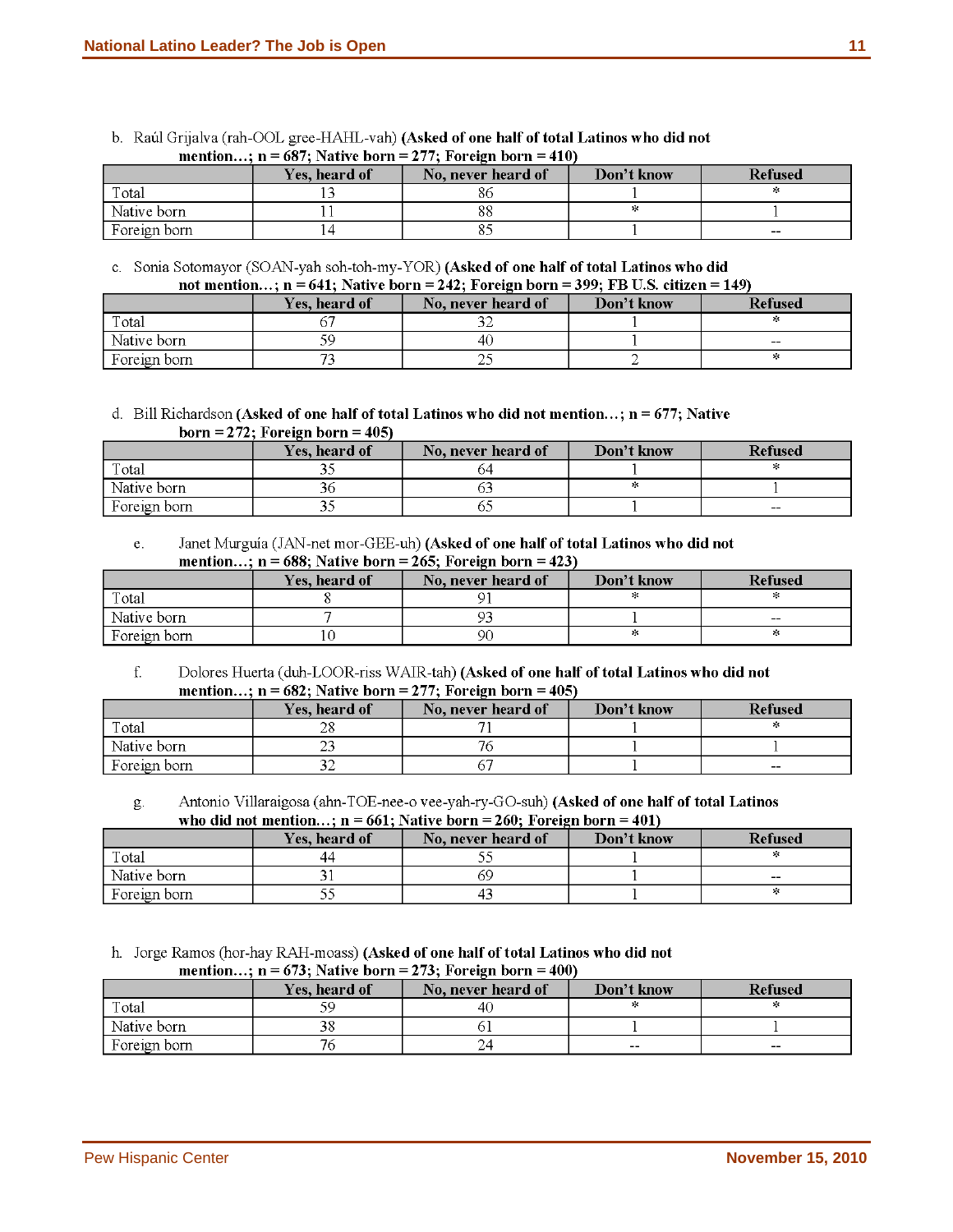- 19a. Would you say (INSERT NAME) is a leader in the country today, or not?
	- Luis Gutiérrez (loo-EESS goo-TYAIR-res) (Asked of total Latinos who have heard of...; n = 256; a. Native born = 73; Foreign born = 183)

|              | Yes. a leader | No. not a leader | Don't know | <b>Refused</b> |
|--------------|---------------|------------------|------------|----------------|
| Total        |               | ب                |            |                |
| Native born  |               |                  |            |                |
| Foreign born | 64            | ر بے             |            |                |

b. Raúl Grijalva (rah-OOL gree-HAHL-vah) (Asked of total Latinos who have heard of...;  $n = 86$ ; Native born = 30; Foreign born =  $56$ )

|                | Yes, a leader | No, not a leader | Don't know | <b>Refused</b> |
|----------------|---------------|------------------|------------|----------------|
| Total          |               |                  |            |                |
| l Native born  | ЭU            |                  |            | $- -$          |
| . Foreign born |               |                  |            |                |

c. Sonia Sotomayor (SOAN-yah soh-toh-my-YOR) (Asked of total Latinos who have heard of  $n = 434$  Native horn =  $144$  Foreign horn = 290)

| $101$ , $11 - 101$ , $1140111$ $101111 - 1111$ , $110111211$ $100111 - 2001$ |               |                  |            |                |
|------------------------------------------------------------------------------|---------------|------------------|------------|----------------|
|                                                                              | Yes. a leader | No, not a leader | Don't know | <b>Refused</b> |
| Total                                                                        | Dδ            |                  |            |                |
| Native born                                                                  |               |                  |            |                |
| Foreign born                                                                 | 69            | ر ب              |            |                |

d. Bill Richardson (Asked of total Latinos who have heard of...;  $n = 256$ ; Native born = 109; Foreign  $born = 147$ 

|              | Yes. a leader | No, not a leader | Don't know | <b>Refused</b> |
|--------------|---------------|------------------|------------|----------------|
| Total        | 44            |                  |            |                |
| Native born  |               |                  | ~          | $- -$          |
| Foreign born | 49            |                  |            |                |

Janet Murguía (JAN-net mor-GEE-uh) (Asked of total Latinos who have heard of...; n = 72;  $e<sub>1</sub>$ Native born = 22; Foreign born = 50)

|              | Yes. a leader | No. not a leader | Don't know | Refused |
|--------------|---------------|------------------|------------|---------|
| Total        |               |                  |            | $- -$   |
| Native born  | 42            | ◡                |            | $- -$   |
| Foreign born | 58            | ZU               |            | $- -$   |

f. Dolores Huerta (duh-LOOR-riss WAIR-tah) (Asked of total Latinos who have heard of...; n

 $= 184$ ; Native born  $= 59$ ; Foreign born  $= 125$ )

|              | Yes, a leader | No. not a leader | Don't know | <b>Refused</b> |
|--------------|---------------|------------------|------------|----------------|
| Total        |               | ∠∠               |            |                |
| Native born  |               |                  | <u>_</u>   | $- -$          |
| Foreign born | 54            | رے               |            |                |

Antonio Villaraigosa (ahn-TOE-nee-o vee-yah-ry-GO-suh) (Asked of total Latinos who have g.

| heard of; $n = 303$ ; Native born = 87; Foreign born = 216) |               |                  |            |                |
|-------------------------------------------------------------|---------------|------------------|------------|----------------|
|                                                             | Yes, a leader | No. not a leader | Don't know | <b>Refused</b> |
| Total                                                       |               |                  |            |                |
| Native born                                                 |               |                  |            |                |
| Foreign born                                                |               |                  |            |                |